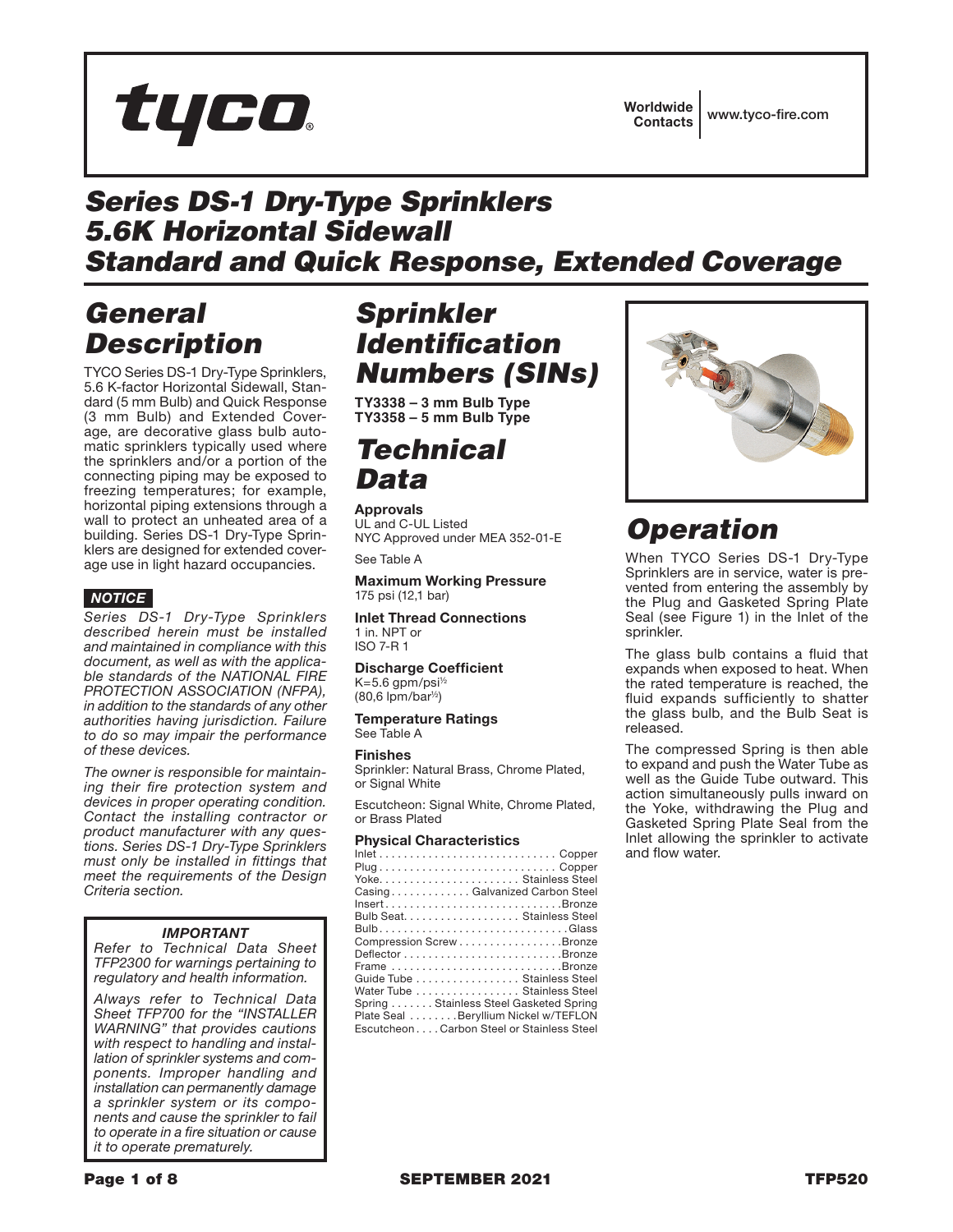

*FIGURE 2 EXTENDED COVERAGE HORIZONTAL SIDEWALL WITH STANDARD ESCUTCHEON TY3338 (3 MM BULB) AND TY3358 (5 MM BULB)*

OF WATERWAY

CRITERIA SECTION)

## *Design Criteria*

TYCO Series DS-1 Dry-Type Sprinklers are intended for use in fire sprinkler systems designed in accordance with the standard installation rules recognized by the applicable Listing or Approval agency; for example, UL Listing is based on NFPA 13 requirements.

### Sprinkler Fittings

Install 1 in. NPT Series DS-1 Dry-Type Sprinklers in the 1 in. NPT outlet or run of the following fittings:

- malleable or ductile iron threaded tee fittings that meet the dimensional requirements of ANSI B16.3 (Class 150)
- cast iron threaded tee fittings that meet the dimensional requirements of ANSI B16.4 (Class 125)

Do not install Series DS-1 Dry-Type Sprinklers into elbow fittings. The Inlet of the sprinkler can contact the interior of the elbow.

The unused outlet of the threaded tee is plugged as shown in Figure 5.

You can also install Series DS-1 Dry-Type Sprinklers in the outlet.

The configuration shown in Figure 6 is only applicable for wet pipe systems where the sprinkler fitting and waterfilled pipe above the sprinkler fitting are not subject to freezing and where the length of the Dry-Type Sprinkler has the minimum exposure length depicted in Figure 6. See the Exposure Length section.

For wet pipe system installations of 1 in. NPT Series DS-1 Dry-Type Sprinklers connected to CPVC piping, use only the following TYCO CPVC fittings:

- 1 in. x 1 in. NPT Female Adapter (P/N 80145)
- 1 in. x 1 in. x 1 in. NPT Sprinkler Head Adapter Tee (P/N 80249)

For dry pipe system installations, use only the side outlet of maximum 2 1/2 in. reducing tee when locating Series DS-1 Dry-Type Sprinklers directly below the branch line. Otherwise, use the configuration shown

in Figure 4 to assure complete water drainage from above Series DS-1 Dry-Type Sprinklers and the branch line. Failure to do so may result in pipe freezing and water damage.

### *NOTICE*

(11,1 mm)

*Do not install Series DS-1 Dry-Type Sprinklers into any other type fitting. Failure to use the appropriate fitting may result in one of the following:*

- *• failure of the sprinkler to operate properly due to formation of ice over the Inlet Plug or binding of the Inlet Plug*
- *• insufficient engagement of the Inlet pipe threads with consequent leakage*

### Drainage

In accordance with the minimum requirements of the NATIONAL FIRE PROTECTION ASSOCIATION for dry pipe sprinkler systems, branch, cross, and feed-main piping connected to Dry Sprinklers and subject to freezing temperatures must be pitched for proper drainage.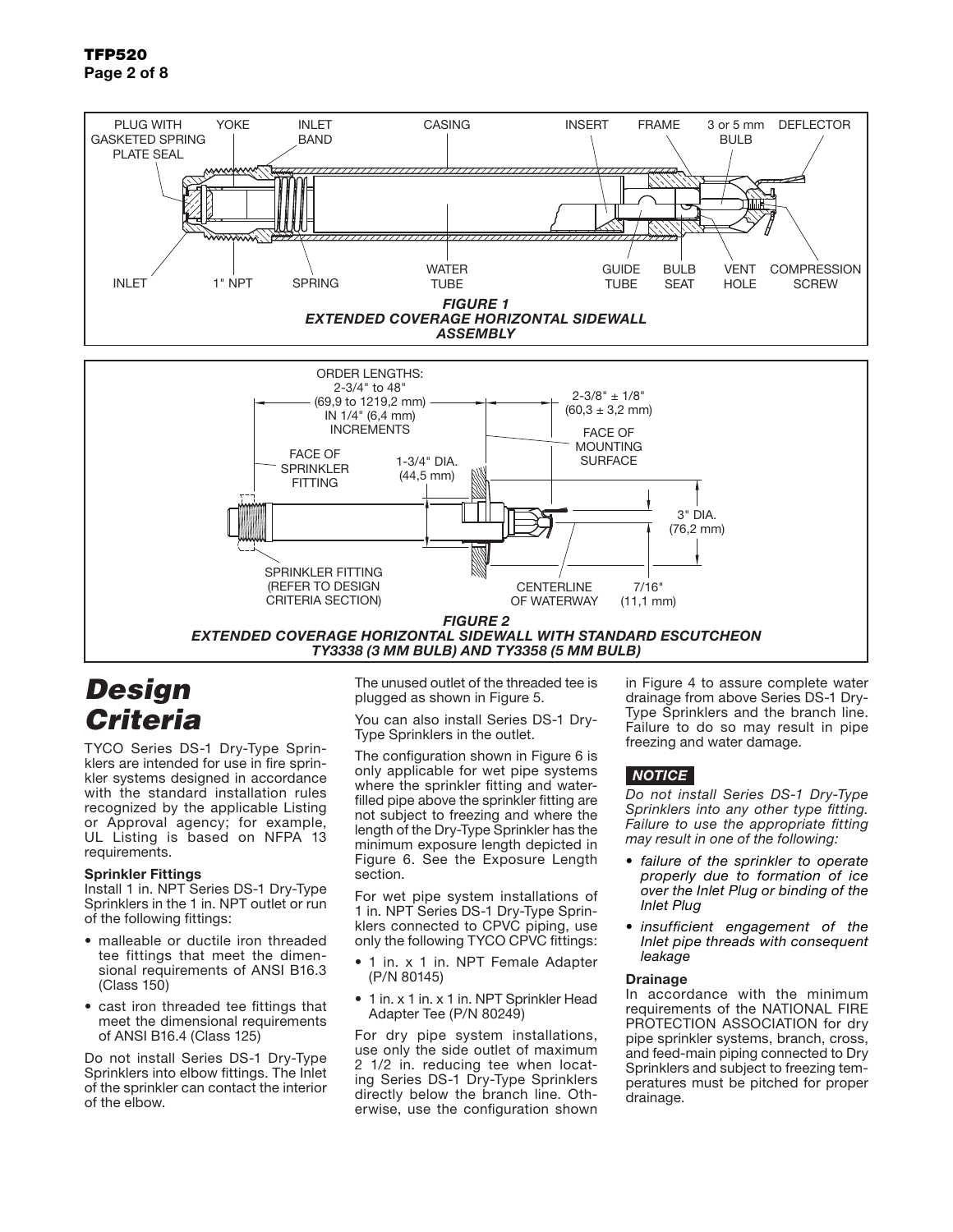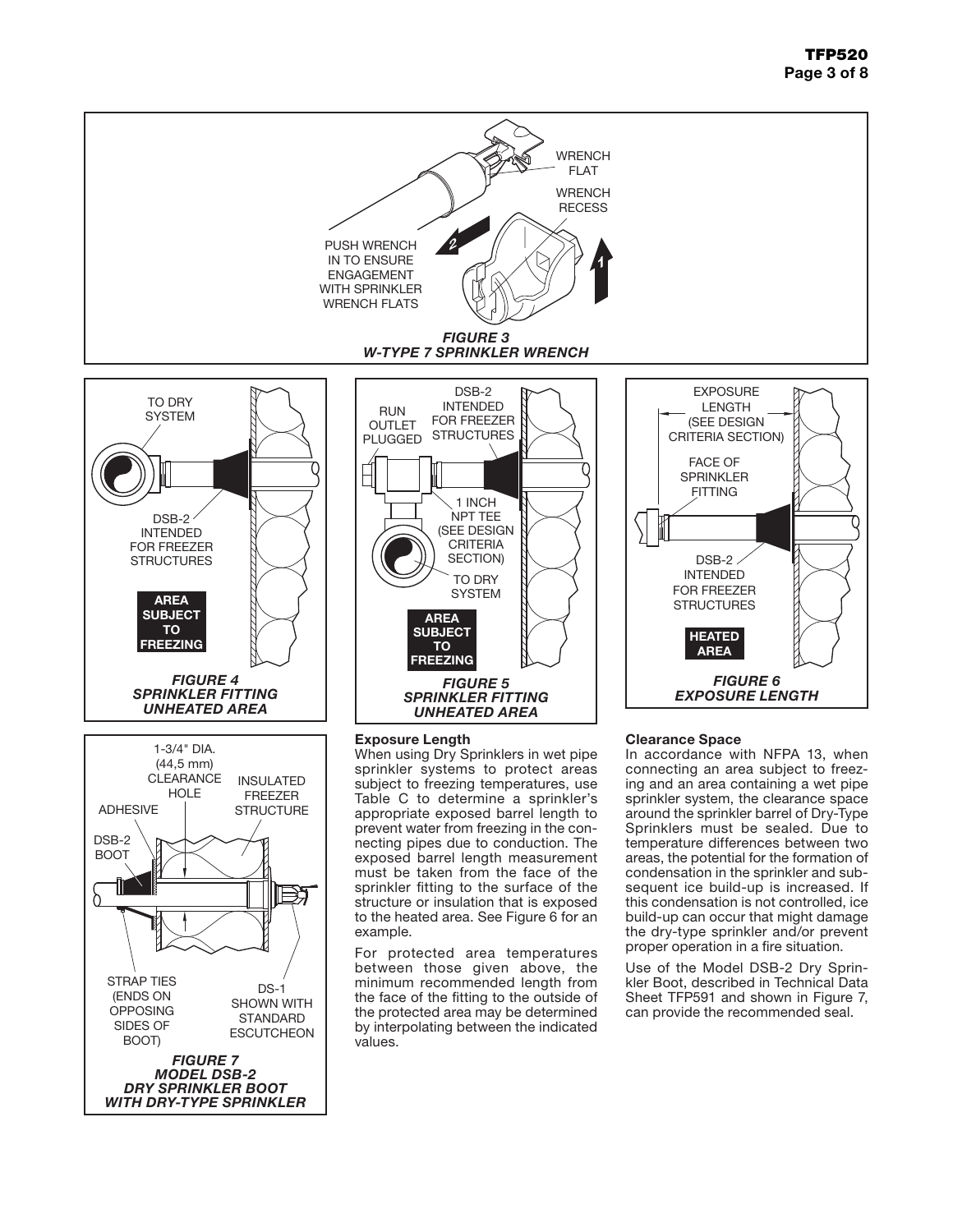| <b>Temperature</b><br><b>Rating</b>                              | <b>Bulb Color</b><br>Code |                                                                                                                                                                            | TY3338<br>Horizontal Sidewall with Standard Escutcheon<br>(3 mm Bulb Type) |                     |
|------------------------------------------------------------------|---------------------------|----------------------------------------------------------------------------------------------------------------------------------------------------------------------------|----------------------------------------------------------------------------|---------------------|
|                                                                  |                           | TY3358<br>Horizontal Sidewall with Standard Escutcheon<br>(5 mm Bulb Type)                                                                                                 |                                                                            |                     |
|                                                                  |                           | (See Figure 2)                                                                                                                                                             |                                                                            |                     |
|                                                                  |                           | <b>SPRINKLER FINISH</b>                                                                                                                                                    |                                                                            |                     |
|                                                                  |                           | <b>Natural Brass</b>                                                                                                                                                       | <b>Chrome Plated</b>                                                       | <b>Signal White</b> |
| 135°F (57°C)                                                     | Orange                    | 1, 2, 3                                                                                                                                                                    |                                                                            |                     |
| $155^{\circ}$ F (68 $^{\circ}$ C)                                | Red                       |                                                                                                                                                                            |                                                                            |                     |
| Notes:<br>3. Approved by the City of New York under MEA 352-01-E |                           | 1. Listed by Underwriters Laboratories, Inc. (maximum order length of 48 in.)<br>2. Listed by Underwriters Laboratories for use in Canada (maximum order length of 48 in.) |                                                                            |                     |

#### *TABLE A*

### *SERIES DS-1 EXTENDED COVERAGE HORIZONTAL SIDEWALL DRY-TYPE SPRINKLERS LABORATORY LISTINGS AND APPROVALS*

| <b>Application</b>                                                               | Coverage <sup>1</sup><br><b>W.</b> x L.<br>ft x ft<br>$(m \times m)$ | <b>Minimum</b><br>Flow,<br>gpm<br>(lpm) | <b>Minimum</b><br>Pressure,<br>psi<br>(bar) | Temperature<br>Rating                                   | Top of<br>Deflector-to-Ceiling<br>Distance <sup>2</sup> ,<br>in.<br>(mm) |
|----------------------------------------------------------------------------------|----------------------------------------------------------------------|-----------------------------------------|---------------------------------------------|---------------------------------------------------------|--------------------------------------------------------------------------|
| <b>TY3338 Horizontal Sidewall</b>                                                | $16 \times 16$<br>$(4,9 \times 4,9)$                                 | 26<br>(98)                              | 21.6<br>(1, 49)                             | 135°F and 155°F<br>$(57^{\circ}$ C and 68 $^{\circ}$ C) | 4 to 12<br>(100 to 300)                                                  |
| (3 mm Bulb Type)                                                                 | $16 \times 18$<br>$(4,9 \times 5,5)$                                 | 29<br>(110)                             | 26.8<br>(1, 85)                             |                                                         |                                                                          |
| <b>For Quick Response,</b><br><b>Light Hazard</b><br><b>Extended Coverage</b>    | $16 \times 20$<br>$(4,9 \times 6,1)$                                 | 32<br>(121)                             | 32.7<br>(2,25)                              |                                                         |                                                                          |
| per NFPA 13                                                                      | $18 \times 16$<br>$(5.5 \times 4.9)$                                 | 29<br>(110)                             | 26.8<br>(1, 85)                             |                                                         |                                                                          |
| <b>TY3358 Horizontal Sidewall</b>                                                | $16 \times 16$<br>$(4,9 \times 4,9)$                                 | 26<br>(98)                              | 21.6<br>(1, 49)                             |                                                         |                                                                          |
| (5 mm Bulb Type)                                                                 | $16 \times 18$<br>$(4.9 \times 5.5)$                                 | 29<br>(110)                             | 26.8<br>(1, 85)                             |                                                         |                                                                          |
| <b>For Standard Response,</b><br><b>Light Hazard</b><br><b>Extended Coverage</b> | $16 \times 20$<br>$(4,9 \times 6,1)$                                 | 32<br>(121)                             | 32.7<br>(2, 25)                             |                                                         |                                                                          |
| per NFPA 13                                                                      | $18 \times 16$<br>$(5.5 \times 4.9)$                                 | 29<br>(110)                             | 26.8<br>(1, 85)                             |                                                         |                                                                          |

Notes:

1. The minimum allowable spacing between sprinklers to prevent cold soldering is 14 ft (4,3 m)<br>2. To meet the deflector-to-ceiling distance of 4 to 12 in. (100 to 300 mm), the centerline of the sprinkler waterway must be

*TABLE B SERIES DS-1 EXTENDED COVERAGE HORIZONTAL SIDEWALL DRY-TYPE SPRINKLERS UL AND C-UL INSTALLATION CRITERIA*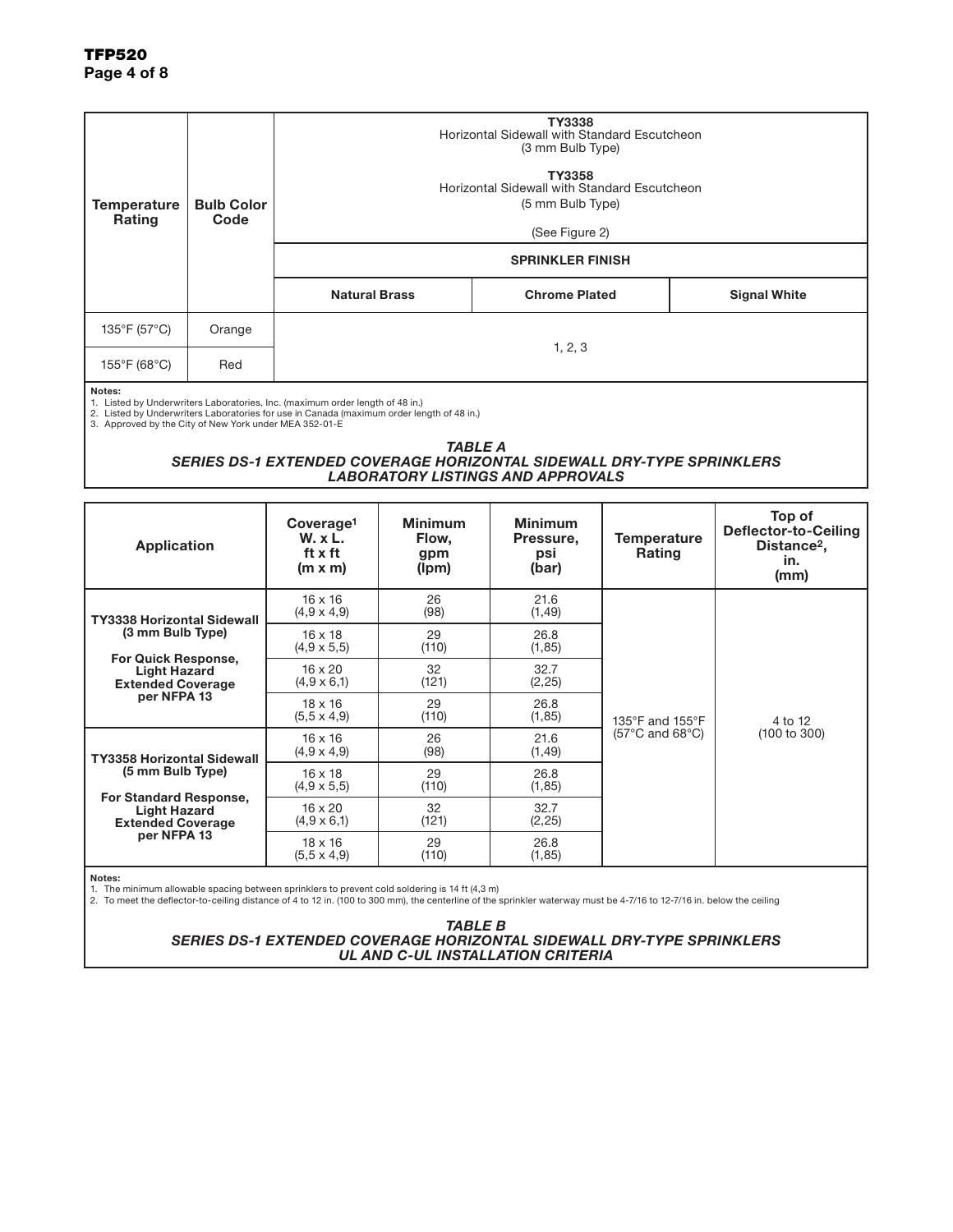|                                   | Temperatures for Heated Area <sup>1</sup>                   |                 |                 |  |
|-----------------------------------|-------------------------------------------------------------|-----------------|-----------------|--|
| <b>Ambient Temperature</b>        | $40^{\circ}$ F                                              | $50^{\circ}$ F  | $60^{\circ}$ F  |  |
| <b>Exposed to</b>                 | $(4^{\circ}C)$                                              | $(10^{\circ}C)$ | $(16^{\circ}C)$ |  |
| <b>Discharge End of Sprinkler</b> | Minimum Exposed Barrel Length <sup>2</sup> ,<br>in.<br>(mm) |                 |                 |  |
| $40^{\circ}$ F<br>$(4^{\circ}C)$  | $\mathsf 0$                                                 | $\mathbf 0$     | 0               |  |
| $30^{\circ}$ F<br>$(-1^{\circ}C)$ | $\mathsf 0$                                                 | 0               | 0               |  |
| $20^{\circ}$ F<br>$(-7^{\circ}C)$ | $\overline{4}$<br>(100)                                     | 0               | 0               |  |
| $10^{\circ}$ F                    | 8                                                           | $\mathbf{1}$    | 0               |  |
| $(-12^{\circ}C)$                  | (200)                                                       | (25)            |                 |  |
| $0^{\circ}F$                      | 12                                                          | 3               | 0               |  |
| $(-18^{\circ}C)$                  | (305)                                                       | (75)            |                 |  |
| $-10^{\circ}$ F                   | 14                                                          | $\overline{4}$  | $\mathbf{1}$    |  |
| $(-23^{\circ}C)$                  | (355)                                                       | (100)           | (25)            |  |
| $-20^{\circ}F$                    | 14                                                          | 6               | 3               |  |
| $(-29^{\circ}C)$                  | (355)                                                       | (150)           | (75)            |  |
| $-30^{\circ}$ F                   | 16                                                          | 8               | $\overline{4}$  |  |
| $(-34^{\circ}C)$                  | (405)                                                       | (200)           | (100)           |  |
| $-40^{\circ}$ F                   | 18                                                          | 8               | $\overline{4}$  |  |
| $(-40^{\circ}C)$                  | (455)                                                       | (200)           | (100)           |  |
| $-50^{\circ}$ F                   | 20                                                          | 10              | 6               |  |
| $(-46^{\circ}C)$                  | (510)                                                       | (255)           | (150)           |  |
| $-60^{\circ}F$                    | 20                                                          | 10              | 6               |  |
| $(-51^{\circ}C)$                  | (510)                                                       | (255)           | (150)           |  |

#### Notes:

1. For protected area temperatures that occur between values listed above, use the next cooler temperature

2. These lengths are inclusive of wind velocities up to 30 mph (18,6 kph).

#### *TABLE C EXPOSED SPRINKLER BARRELS IN WET PIPE SYSTEMS MINIMUM RECOMMENDED LENGTHS*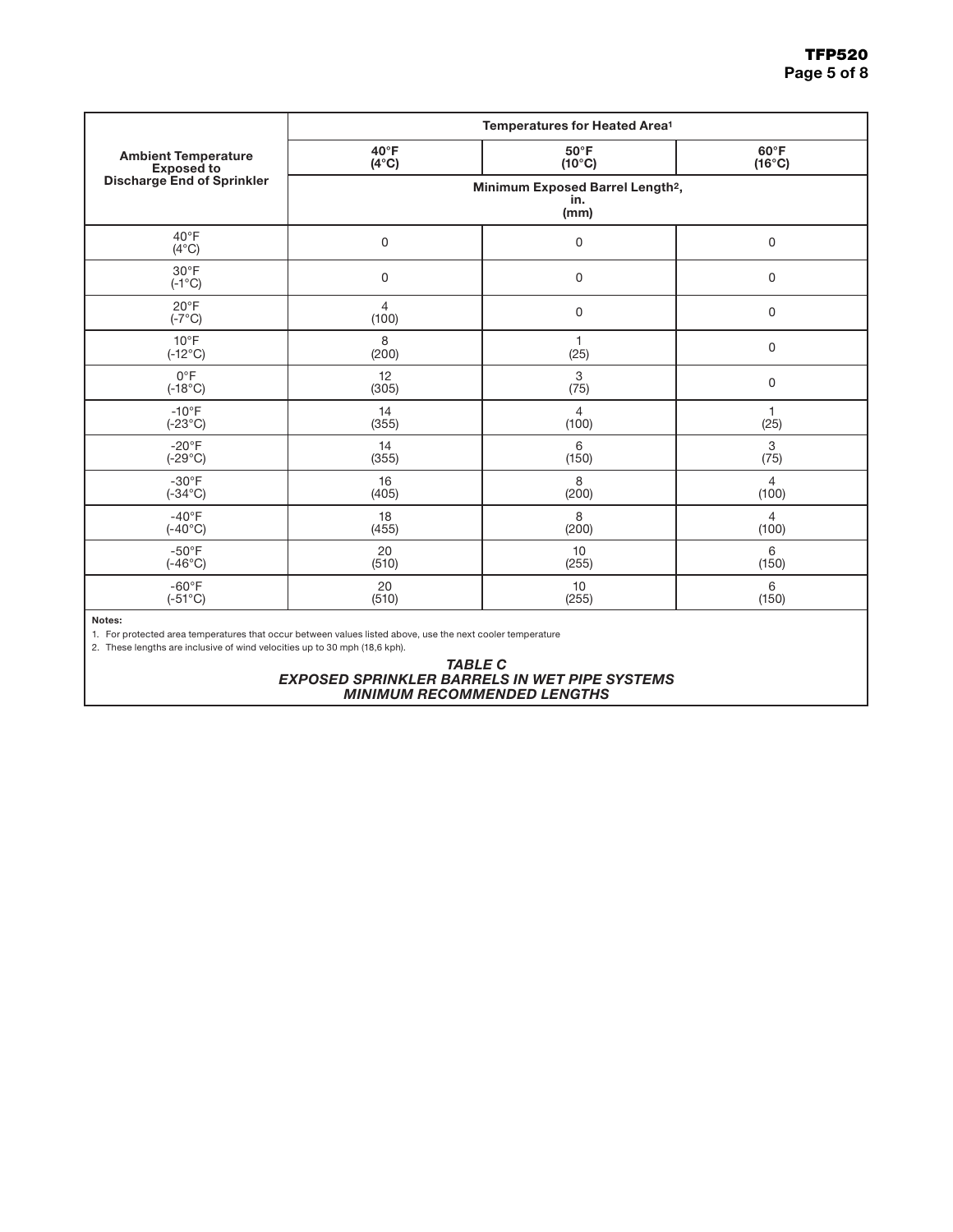# *Installation*

TYCO Series DS-1 Dry-Type Sprinklers must be installed in accordance with this section.

### General Instructions

Series DS-1 Dry-Type Sprinklers must only be installed in fittings that meet the requirements of the Design Criteria section. See the Design Criteria section for other important requirements regarding piping design and sealing of the clearance space around the Sprinkler Casing.

Do not install any bulb type sprinkler if the bulb is cracked or there is a loss of liquid from the bulb. With the sprinkler held horizontally, a small air bubble should be present. The diameter of the air bubble is approximately 1/16 in. (1,6 mm).

A leak-tight 1 in. NPT sprinkler joint should be obtained by applying a minimum-to-maximum torque of 20 to 30 lb-ft (26,8 to 40,2 N·m). Higher levels of torque may distort the sprinkler Inlet with consequent leakage or impairment of the sprinkler.

Do not attempt to compensate for insufficient adjustment in an escutcheon plate by under or over-tightening the sprinkler. Re-adjust the position of the sprinkler fitting to suit.

**Step 1.** Install horizontal sidewall sprinklers in the horizontal position with their centerline of waterway perpendicular to the back wall and parallel to the ceiling. The word "TOP" on the Deflector is to face towards the ceiling.

**Step 2.** With a non-hardening pipethread sealant such as TEFLON tape applied to the Inlet threads, handtighten the sprinkler into the sprinkler fitting.

**Step 3.** Wrench-tighten the sprinkler using either:

- a pipe wrench on the Inlet Band or the Casing, see Figure 1
- the W-Type 7 Sprinkler Wrench on the Wrench Flat, see Figure 3

Apply the Wrench Recess of the W-Type 7 Sprinkler Wrench to the Wrench Flat.

*Note: If sprinkler removal becomes necessary, remove the sprinkler using the same wrenching method noted above. Sprinkler removal is easier when a non-hardening sealant was used and torque guidelines were followed. After removal, inspect the sprinkler for damage.*

**Step 4.** After installing the ceiling or wall and applying a ceiling finish, slide on the outer piece of the escutcheon until it comes in contact with the ceiling or wall. Do not lift the ceiling panel out of its normal position.

# *Care and Maintenance*

TYCO Series DS-1 Dry-Type Sprinklers must be maintained and serviced in accordance with this section.

Before closing a fire protection system main control valve for maintenance work on the fire protection system that it controls, obtain permission to shut down the affected fire protection systems from the proper authorities and notify all personnel who may be affected by this action.

Absence of the outer piece of an escutcheon, which is used to cover a clearance hole, may delay the time to sprinkler operation in a fire situation.

A Vent Hole is provided in the Bulb Seat (Figure 1) to indicate if the Dry Sprinkler is remaining dry. Evidence of leakage from the Vent Hole is an indication that there may be seepage past the Inlet seal and that the sprinkler needs to be removed for determining the cause of leakage (for example, an improper installation or an ice plug). The fire protection system control valve must be closed and the system drained before removing the sprinkler.

Sprinklers which are found to be leaking or exhibiting visible signs of corrosion must be replaced.

Automatic sprinklers must never be painted, plated, coated, or otherwise altered after leaving the factory. Modified sprinklers must be replaced. Sprinklers that have been exposed to corrosive products of combustion, but have not operated, should be replaced if they cannot be completely cleaned by wiping the sprinkler with a cloth or by brushing it with a soft bristle brush.

Care must be exercised to avoid damage to the sprinklers – before, during, and after installation. Sprinklers damaged by dropping, striking, wrench twist/slippage, or the like, must be replaced. Also, replace any sprinkler that has a cracked bulb or that has lost liquid from its bulb. See the Installation Section.

If a sprinkler must be removed, do not reinstall it or a replacement without reinstalling the Cover Plate Assembly. If a Cover Plate Assembly becomes dislodged during service, replace it immediately.

The owner is responsible for the inspection, testing, and maintenance of their fire protection system and devices in compliance with this document, as well as with the applicable standards of the NATIONAL FIRE PROTECTION ASSOCIATION, such as NFPA 25, in addition to the standards of any other authorities having jurisdiction. Contact the installing contractor or product manufacturer with any questions.

Automatic sprinkler systems are recommended to be inspected, tested, and maintained by a qualified Inspection Service in accordance with local requirements and/or national codes.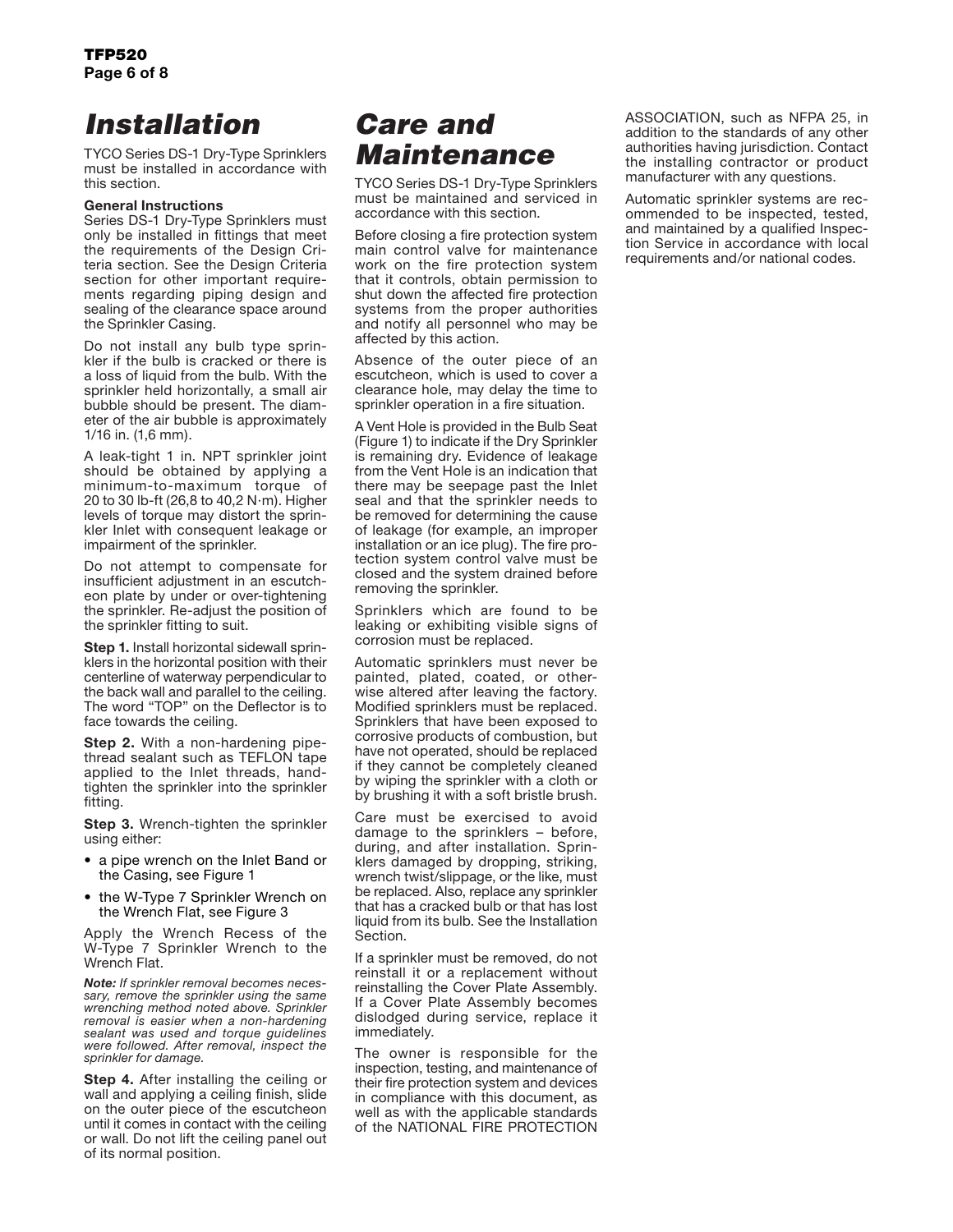## TFP520 Page 7 of 8



Notes:

Use Prefix "I" for ISO 7-R 1 Connection (for example, I-60-351-1-180).

\*\* Dry-Type Sprinklers are furnished based upon "Order Length" as measured per Figure 2. After the measurement is taken, round it to the nearest 1/4 in. increment.

*TABLE D SERIES DS-1 STANDARD AND QUICK RESPONSE, STANDARD COVERAGE, DRY-TYPE SPRINKLERS PART NUMBER SELECTION*

## *Limited Warranty*

For warranty terms and conditions, visit www.tyco-fire.com.

# *Ordering Procedure*

Contact your local distributor for availability. When placing an order, indicate the full product name, including description and Part Number (P/N).

### Dry Sprinklers

When ordering 5.6 K-factor Series DS-1 Horizontal Sidewall, Standard or Quick Response, Extended Coverage Dry-Type Sprinklers, specify the following information:

- SIN:
	- TY3338 Quick Response TY3358 – Standard Response
- Bulb Size (3 or 5 mm)
- Order Length: Dry-Type Sprinklers are furnished based upon Order Length as measured from the face of the wall to the face of the sprinkler fitting, see Figure 2. After the measurement is taken, round it to the nearest 1/4 in. increment.
- Inlet Connections: 1 in. NPT or ISO 7-R 1
- Temperature Rating
- Sprinkler Finish
- Standard Escutcheon and Finish
- Part Number from Table D

### Replacement Escutcheons

Order replacement escutcheons separately.

Specify: (specify type), (specify) finish, P/N (specify):

### **Standard (Push-On)**

| White Color 91-106-0-007   |  |
|----------------------------|--|
| Brass Plated. 91-106-2-007 |  |
| Chrome Plated91-106-9-007  |  |

### Sprinkler Wrench

Specify W-Type 7 Sprinkler Wrench, P/N 56-850-4-001

### Sprinkler Boot

Specify Model DSB-2 Dry Sprinkler Boot, P/N 63-000-0-002

This Part Number includes one (1) Boot, two (2) Strap Ties, and 1/3 oz of Adhesive (a sufficient quantity for installing one boot).